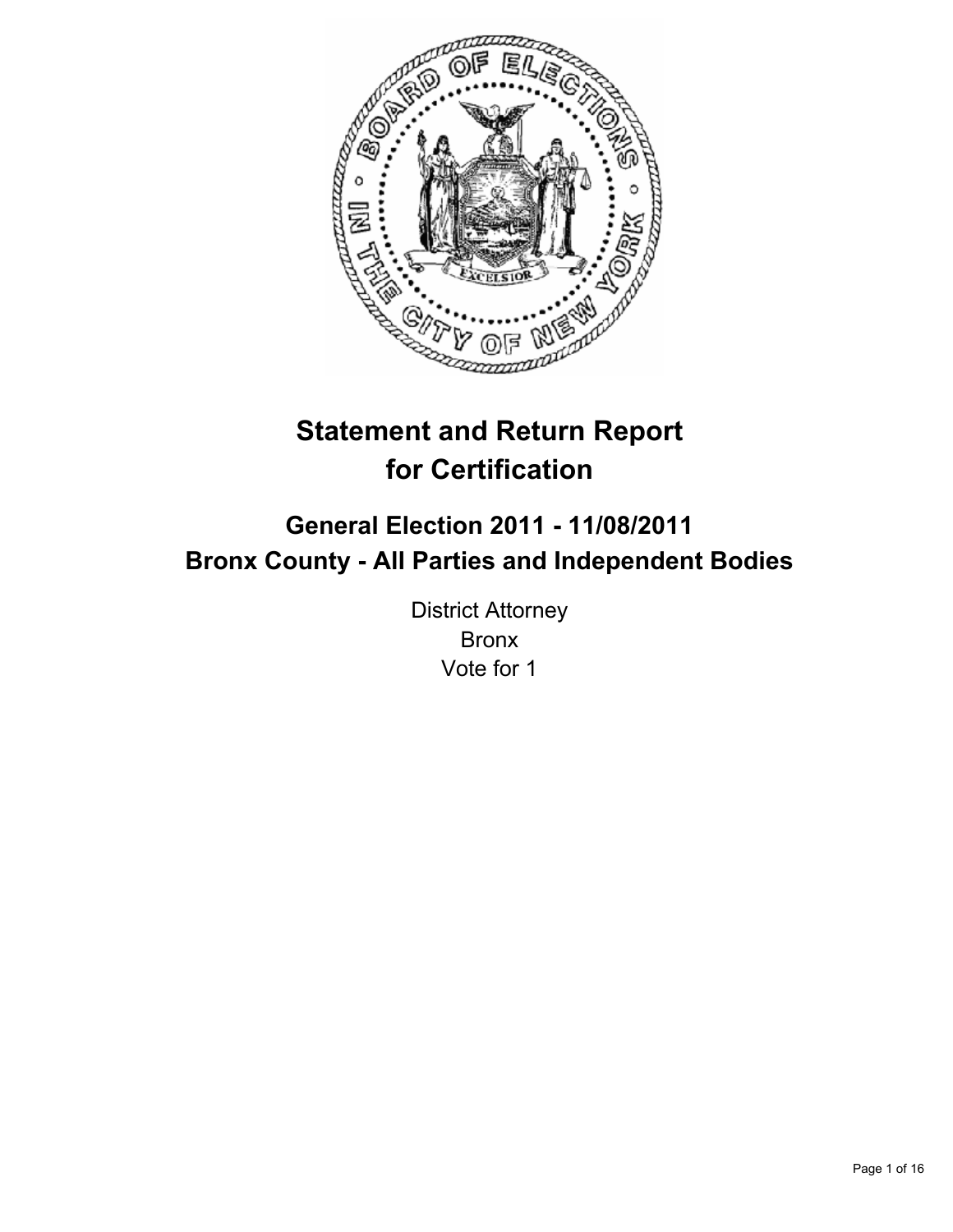

| PUBLIC COUNTER                                           | 1,949          |
|----------------------------------------------------------|----------------|
| <b>EMERGENCY</b>                                         | 0              |
| ABSENTEE/MILITARY                                        | 72             |
| <b>FEDERAL</b>                                           | 0              |
| <b>SPECIAL PRESIDENTIAL</b>                              | $\mathbf{0}$   |
| <b>AFFIDAVIT</b>                                         | 27             |
| <b>Total Ballots</b>                                     | 2,048          |
| Less - Inapplicable Federal/Special Presidential Ballots | 0              |
| <b>Total Applicable Ballots</b>                          | 2,048          |
| ROBERT T JOHNSON (DEMOCRATIC)                            | 1.841          |
| ROBERT T JOHNSON (REPUBLICAN)                            | 126            |
| ROBERT T JOHNSON (CONSERVATIVE)                          | 40             |
| ANYONE ELSE (WRITE-IN)                                   | 1              |
| AVA MOHAMMED (WRITE-IN)                                  | $\mathbf{1}$   |
| BENJAMIN KRAMER (WRITE-IN)                               | 1              |
| HERMAN CAIN (WRITE-IN)                                   | 1              |
| HORTENSIA MENDEZ (WRITE-IN)                              | 1              |
| <b>NEIL GOLDSTEIN (WRITE-IN)</b>                         | 4              |
| NO FIRST/LAST NAME (WRITE-IN)                            | $\overline{2}$ |
| NO NAME (WRITE-IN)                                       | 3              |
| NONE OF THE ABOVE (WRITE-IN)                             | 1              |
| PETER M MICHELLI (WRITE-IN)                              | 1              |
| WILLIAM COOPER (WRITE-IN)                                | 1              |
| <b>Total Votes</b>                                       | 2,024          |
| Unrecorded                                               | 24             |

| <b>PUBLIC COUNTER</b>                                    | 1,777 |
|----------------------------------------------------------|-------|
| <b>EMERGENCY</b>                                         | 0     |
| ABSENTEE/MILITARY                                        | 120   |
| <b>FEDERAL</b>                                           | 0     |
| SPECIAL PRESIDENTIAL                                     | 0     |
| <b>AFFIDAVIT</b>                                         | 50    |
| <b>Total Ballots</b>                                     | 1,947 |
| Less - Inapplicable Federal/Special Presidential Ballots | 0     |
| <b>Total Applicable Ballots</b>                          | 1,947 |
| ROBERT T JOHNSON (DEMOCRATIC)                            | 1,812 |
| ROBERT T JOHNSON (REPUBLICAN)                            | 84    |
| ROBERT T JOHNSON (CONSERVATIVE)                          | 25    |
| CEASIA LARKINS (WRITE-IN)                                | 1     |
| DIANE P WILLIAMS (WRITE-IN)                              | 1     |
| JOSE A ESQUEE (WRITE-IN)                                 | 1     |
| NAVSI COA (WRITE-IN)                                     | 1     |
| NO NAME (WRITE-IN)                                       | 1     |
| <b>Total Votes</b>                                       | 1,926 |
| Unrecorded                                               | 21    |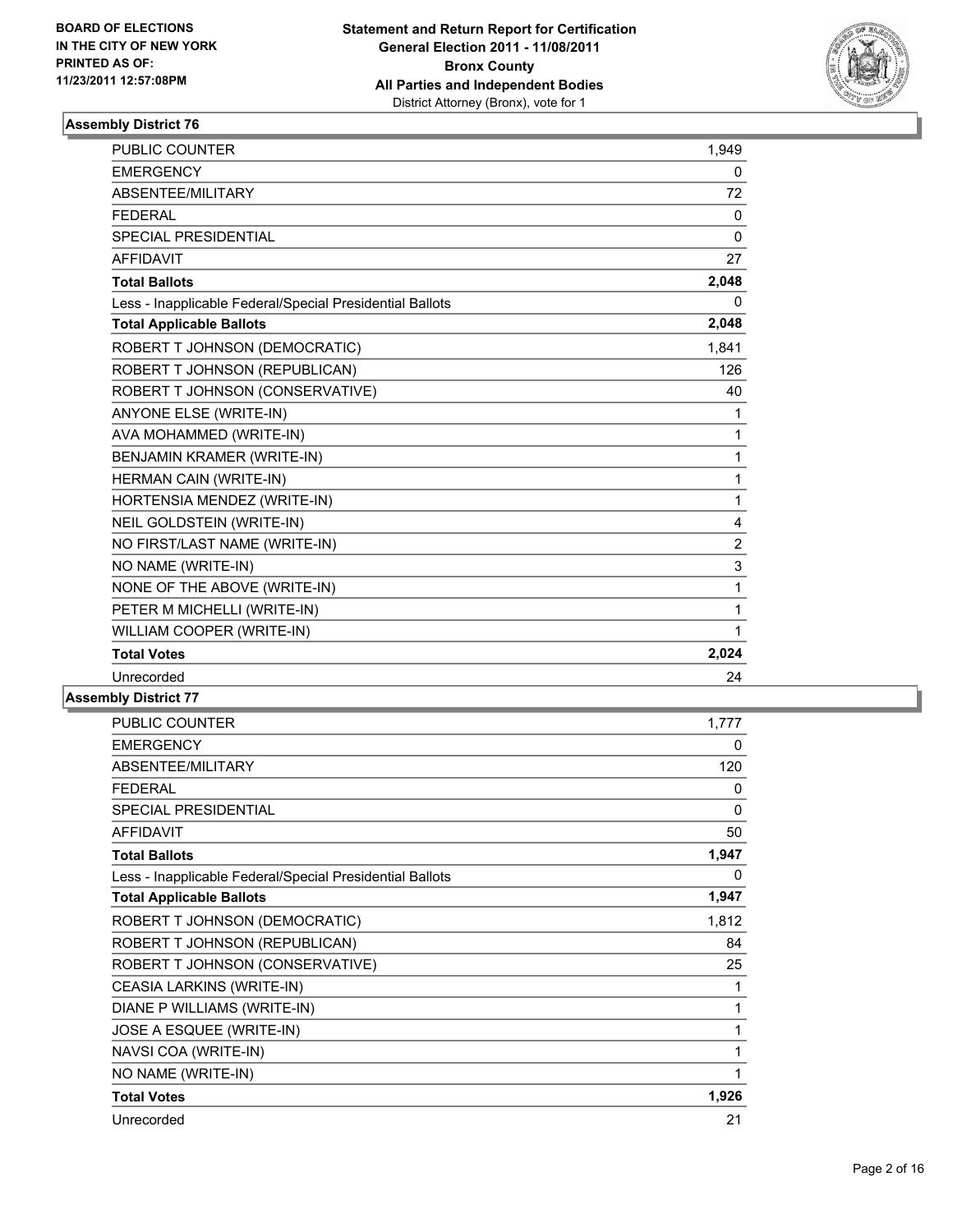

| <b>PUBLIC COUNTER</b>                                    | 1,228          |
|----------------------------------------------------------|----------------|
| <b>EMERGENCY</b>                                         | 0              |
| ABSENTEE/MILITARY                                        | 111            |
| <b>FEDERAL</b>                                           | 0              |
| <b>SPECIAL PRESIDENTIAL</b>                              | $\mathbf{0}$   |
| <b>AFFIDAVIT</b>                                         | 25             |
| <b>Total Ballots</b>                                     | 1,364          |
| Less - Inapplicable Federal/Special Presidential Ballots | 0              |
| <b>Total Applicable Ballots</b>                          | 1,364          |
| ROBERT T JOHNSON (DEMOCRATIC)                            | 1,174          |
| ROBERT T JOHNSON (REPUBLICAN)                            | 125            |
| ROBERT T JOHNSON (CONSERVATIVE)                          | 33             |
| ANYONE BUT HIM (WRITE-IN)                                | 1              |
| <b>AUBREY REASON (WRITE-IN)</b>                          | 1              |
| CARVETLE MCCUTHEN (WRITE-IN)                             | 1              |
| FLOYD ABRAMS (WRITE-IN)                                  | 1              |
| MICKEY MOUSE (WRITE-IN)                                  | 1              |
| NO FIRST/LAST NAME (WRITE-IN)                            | 1              |
| NO NAME (WRITE-IN)                                       | $\overline{2}$ |
| NO OF THE ABOVE (WRITE-IN)                               | 1              |
| RICHARD REASON (WRITE-IN)                                | 1              |
| RICK LAZIO (WRITE-IN)                                    | 1              |
| ROBERT ABRAMS (WRITE-IN)                                 | 1              |
| SEYMOUR BUTTS (WRITE-IN)                                 | 2              |
| STEWIE GRIFFIN (WRITE-IN)                                | 1              |
| <b>Total Votes</b>                                       | 1,347          |
| Unrecorded                                               | 17             |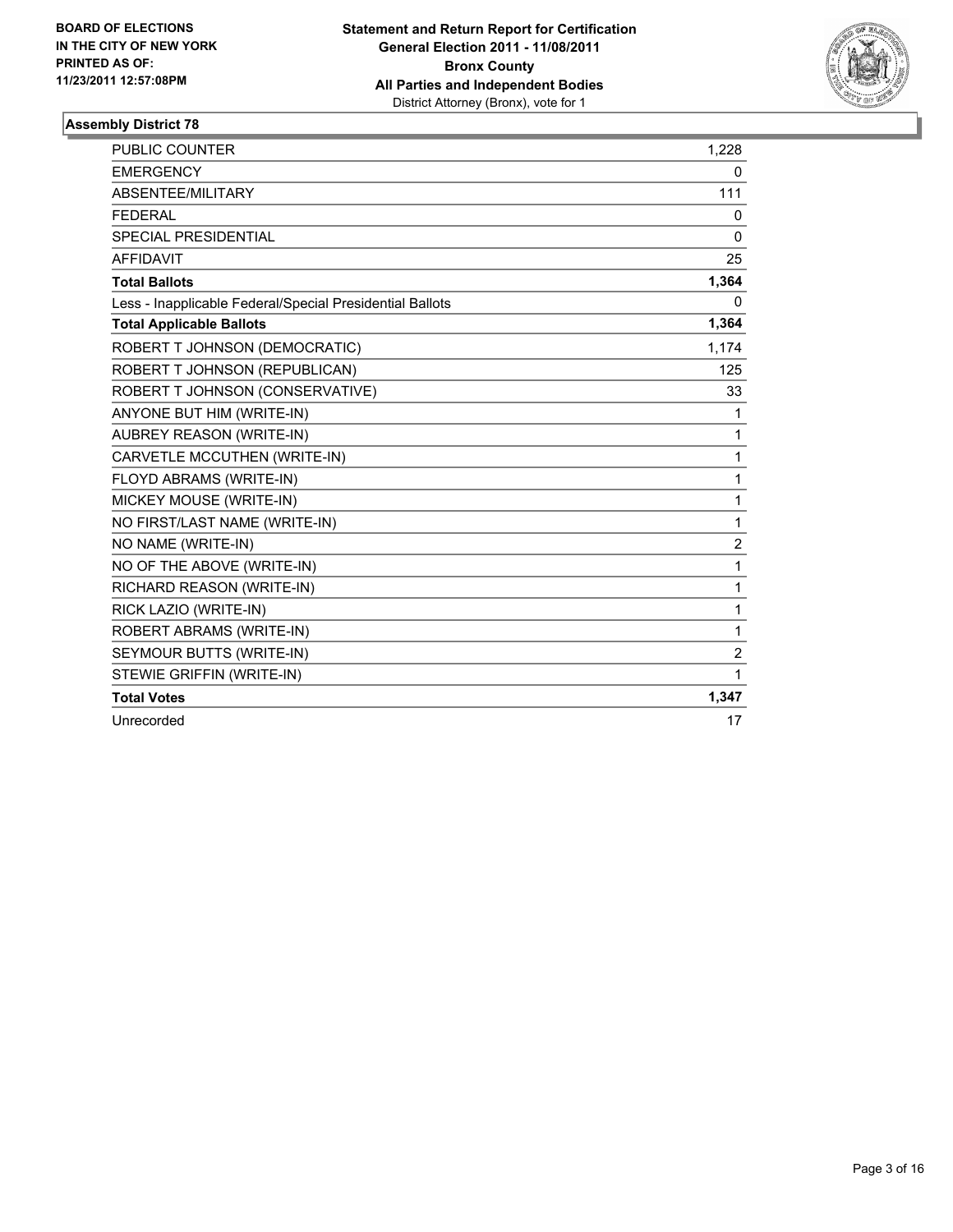

| <b>PUBLIC COUNTER</b>                                    | 2,162        |
|----------------------------------------------------------|--------------|
| <b>EMERGENCY</b>                                         | 0            |
| ABSENTEE/MILITARY                                        | 108          |
| <b>FFDFRAI</b>                                           | 0            |
| <b>SPECIAL PRESIDENTIAL</b>                              | 0            |
| <b>AFFIDAVIT</b>                                         | 27           |
| <b>Total Ballots</b>                                     | 2,297        |
| Less - Inapplicable Federal/Special Presidential Ballots | 0            |
| <b>Total Applicable Ballots</b>                          | 2,297        |
| ROBERT T JOHNSON (DEMOCRATIC)                            | 2,138        |
| ROBERT T JOHNSON (REPUBLICAN)                            | 103          |
| ROBERT T JOHNSON (CONSERVATIVE)                          | 16           |
| ADAM J RODRIGUEZ (WRITE-IN)                              | 1            |
| ANN SHULER (WRITE-IN)                                    | 1            |
| ANYBODY ELSE BUT HIM (WRITE-IN)                          | $\mathbf{1}$ |
| <b>BARACK OBAMA (WRITE-IN)</b>                           | 1            |
| BERNADETE BLOUNT (WRITE-IN)                              | $\mathbf{1}$ |
| BONNIE MALDONADO (WRITE-IN)                              | 1            |
| CHERYL RENEE JOHNSON (WRITE-IN)                          | $\mathbf{1}$ |
| JUAN A ROSA (WRITE-IN)                                   | 1            |
| JUAN A ROSS LL (WRITE-IN)                                | 1            |
| NO NAME (WRITE-IN)                                       | 4            |
| SAVANNA BYRD (WRITE-IN)                                  | 1            |
| <b>Total Votes</b>                                       | 2,271        |
| Unrecorded                                               | 26           |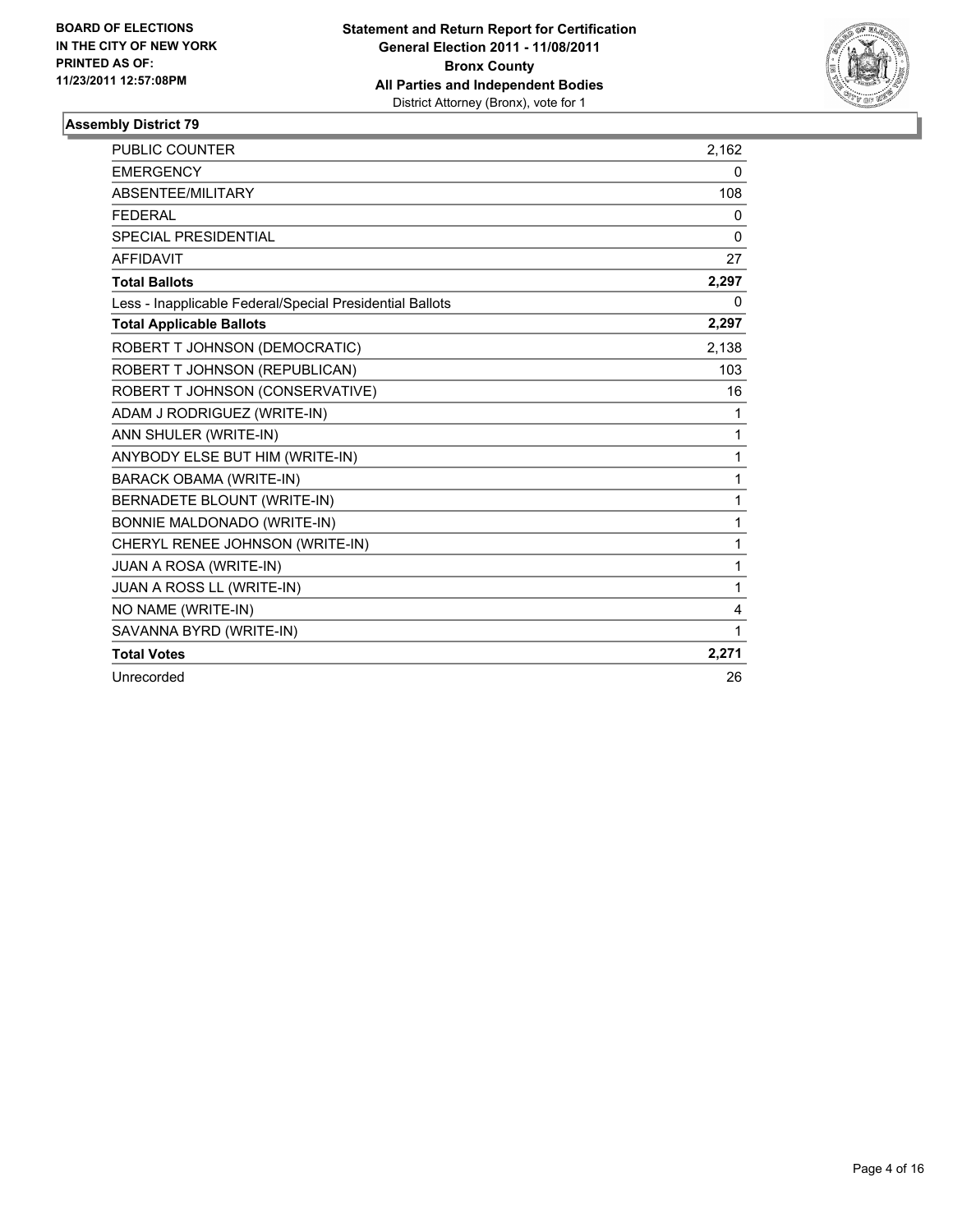

| PUBLIC COUNTER                                           | 2,040 |
|----------------------------------------------------------|-------|
| <b>EMERGENCY</b>                                         | 0     |
| ABSENTEE/MILITARY                                        | 254   |
| <b>FEDERAL</b>                                           | 0     |
| <b>SPECIAL PRESIDENTIAL</b>                              | 0     |
| AFFIDAVIT                                                | 29    |
| <b>Total Ballots</b>                                     | 2,323 |
| Less - Inapplicable Federal/Special Presidential Ballots | 0     |
| <b>Total Applicable Ballots</b>                          | 2,323 |
| ROBERT T JOHNSON (DEMOCRATIC)                            | 1,736 |
| ROBERT T JOHNSON (REPUBLICAN)                            | 356   |
| ROBERT T JOHNSON (CONSERVATIVE)                          | 150   |
| ABE KOCH (WRITE-IN)                                      | 1     |
| AL SHARPTON (WRITE-IN)                                   | 1     |
| ANYONE ELSE (WRITE-IN)                                   | 1     |
| DAVID COLBU (WRITE-IN)                                   | 1     |
| DAVID HAACK (WRITE-IN)                                   | 1     |
| DAVID LEAVITT (WRITE-IN)                                 | 1     |
| DEAN MANFARD (WRITE-IN)                                  | 1     |
| DONALD DUCK (WRITE-IN)                                   | 1     |
| EFRAIN ALVARADO (WRITE-IN)                               | 1     |
| F**K JOHNSON (WRITE-IN)                                  | 1     |
| <b>GERALD MURPHY (WRITE-IN)</b>                          | 1     |
| HEAVY D (WRITE-IN)                                       | 1     |
| IRVING ROSEN (WRITE-IN)                                  | 1     |
| J SAVINO (WRITE-IN)                                      | 2     |
| J SMITH (WRITE-IN)                                       | 1     |
| JAMES VACCA (WRITE-IN)                                   | 1     |
| JAY SAVINO (WRITE-IN)                                    | 1     |
| JEFFREY GLUCKMAN (WRITE-IN)                              | 1     |
| JOANNE DOLAN (WRITE-IN)                                  | 1     |
| JOHN H WILSON (WRITE-IN)                                 | 6     |
| JUDY SCHILEIN (WRITE-IN)                                 | 1     |
| MARK LAZARUS (WRITE-IN)                                  | 1     |
| MAUREEN DONOHUE (WRITE-IN)                               | 1     |
| MICKEY MOUSE (WRITE-IN)                                  | 1     |
| NADIA VELASQUEZ (WRITE-IN)                               | 1     |
| NEIL GRIMALDI (WRITE-IN)                                 | 1     |
| NO BARS (WRITE-IN)                                       | 1     |
| NO CONFIDENCE (WRITE-IN)                                 | 1     |
| NO FIRST/LAST NAME (WRITE-IN)                            | 2     |
| NO NAME (WRITE-IN)                                       | 3     |
| NONE OF THE ABOVE (WRITE-IN)                             | 1     |
| PHIL FOGLIA (WRITE-IN)                                   | 2     |
| PHIL V DONAHUE (WRITE-IN)                                | 1     |
| PIERRE A SUSSMAN (WRITE-IN)                              | 1     |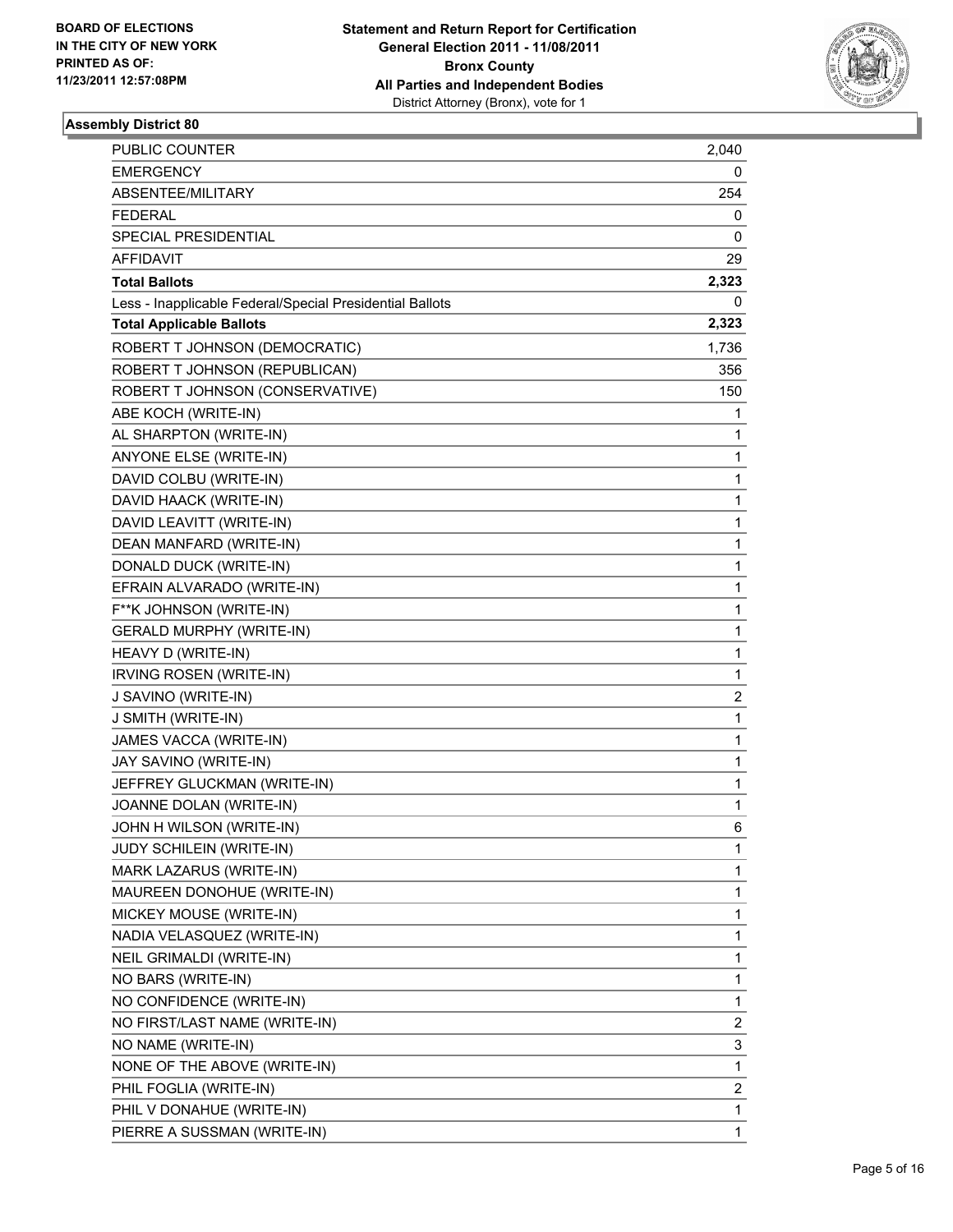

| RICARDO E MORALES (WRITE-IN) |       |
|------------------------------|-------|
| STEPHEN VALENTIN (WRITE-IN)  |       |
| STEVEN BIRNER (WRITE-IN)     |       |
| WALTER KELLERMAYN (WRITE-IN) |       |
| WILLY SENENYSKY (WRITE-IN)   |       |
| <b>Total Votes</b>           | 2.291 |
| Unrecorded                   | 32    |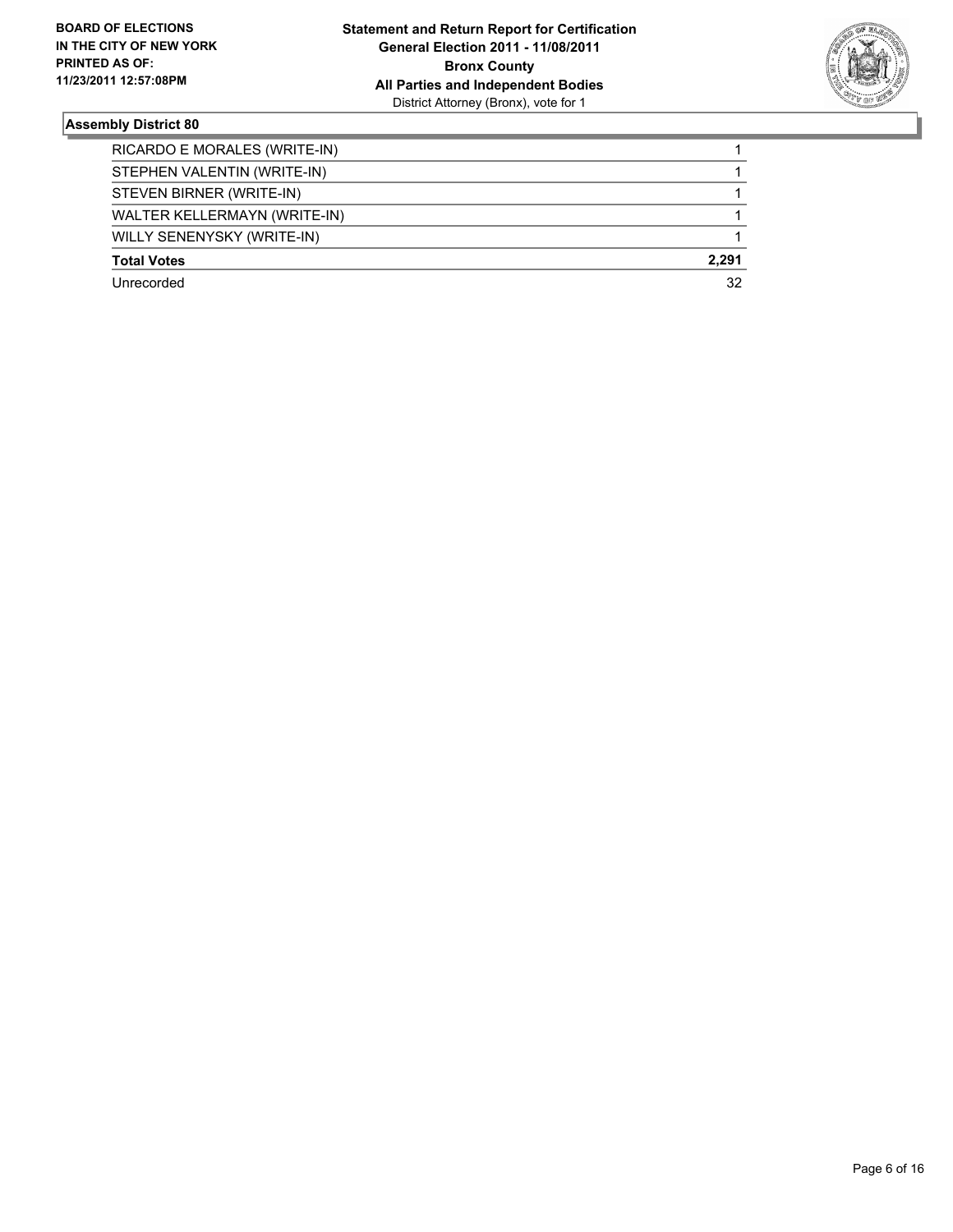

| PUBLIC COUNTER                                           | 2,125 |
|----------------------------------------------------------|-------|
| EMERGENCY                                                | 0     |
| ABSENTEE/MILITARY                                        | 313   |
| FEDERAL                                                  | 0     |
| <b>SPECIAL PRESIDENTIAL</b>                              | 0     |
| AFFIDAVIT                                                | 31    |
| <b>Total Ballots</b>                                     | 2,469 |
| Less - Inapplicable Federal/Special Presidential Ballots | 0     |
| <b>Total Applicable Ballots</b>                          | 2,469 |
| ROBERT T JOHNSON (DEMOCRATIC)                            | 1,919 |
| ROBERT T JOHNSON (REPUBLICAN)                            | 301   |
| ROBERT T JOHNSON (CONSERVATIVE)                          | 154   |
| ANOTHER CHOICE (WRITE-IN)                                | 1     |
| ANYBODY ELSE (WRITE-IN)                                  | 1     |
| ANYONE ELSE (WRITE-IN)                                   | 2     |
| <b>BERNIE MABOFF (WRITE-IN)</b>                          | 1     |
| CARLOS GAVILA (WRITE-IN)                                 | 1     |
| CHRISTOPHER W FORD (WRITE-IN)                            | 1     |
| DENNIS HANEY (WRITE-IN)                                  | 1     |
| DR MIKE WALTERS (WRITE-IN)                               | 1     |
| EUGENE A WHITE (WRITE-IN)                                | 1     |
| EZRA ZELL (WRITE-IN)                                     | 1     |
| FERNANDO CABRERA (WRITE-IN)                              | 1     |
| FERNANDO FERRER (WRITE-IN)                               | 1     |
| GREEN J (WRITE-IN)                                       | 1     |
| GUY FAWKAS (WRITE-IN)                                    | 1     |
| IGGY POP (WRITE-IN)                                      | 1     |
| JEFFREY KLAPPER (WRITE-IN)                               | 1     |
| JOHN C MEL (WRITE-IN)                                    | 1     |
| JOHN H WILSON (WRITE-IN)                                 | 1     |
| JUDGE DAREL CLARKE (WRITE-IN)                            | 1     |
| JUDGE ELIZABETH TAYLOR (WRITE-IN)                        | 1     |
| M M (WRITE-IN)                                           | 1     |
| MARION CU-NE (WRITE-IN)                                  | 1     |
| MARK GROONS (WRITE-IN)                                   | 1     |
| MICHAEL HELLER (WRITE-IN)                                | 1     |
| MRK LUTSKY (WRITE-IN)                                    | 1     |
| MURRAY RICHMAN (WRITE-IN)                                | 2     |
| NATE STARRETT (WRITE-IN)                                 | 2     |
| NO FIRST/LAST NAME (WRITE-IN)                            | 1     |
| NO NAME (WRITE-IN)                                       | 3     |
| NONE OF THE ABOVE (WRITE-IN)                             | 1     |
| PAT LYNCH (WRITE-IN)                                     | 1     |
| PATRICK LYNCH (WRITE-IN)                                 | 1     |
| PAUL SHUMAN (WRITE-IN)                                   | 1     |
| RAMON JIMENEZ (WRITE-IN)                                 | 1     |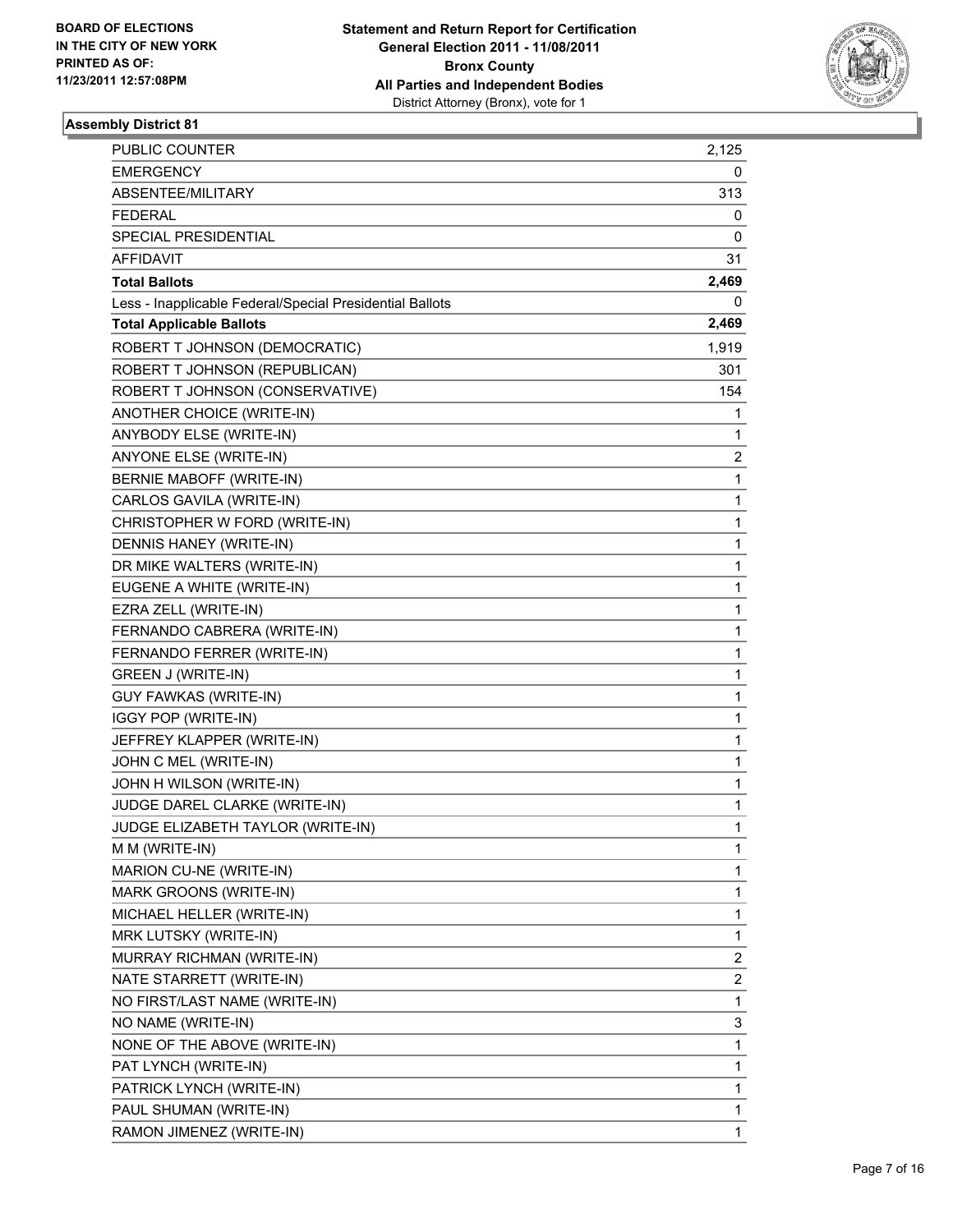

| ROBERT AGREDO (WRITE-IN)        |       |
|---------------------------------|-------|
| RUDOLF GIULIANI (WRITE-IN)      |       |
| SANDRA LERNER (WRITE-IN)        |       |
| SHALOM HULTZ (WRITE-IN)         |       |
| SILVIA ITURRALDE (WRITE-IN)     |       |
| STANLEY K SCHLEIN (WRITE-IN)    |       |
| STUART E ALTER (WRITE-IN)       |       |
| TOM JONES (WRITE-IN)            |       |
| VICTOR SCELZO (WRITE-IN)        |       |
| WILLIAM STUART LEWIS (WRITE-IN) |       |
| YAEL LEVY (WRITE-IN)            | 3     |
| <b>Total Votes</b>              | 2,426 |
| Unrecorded                      | 43    |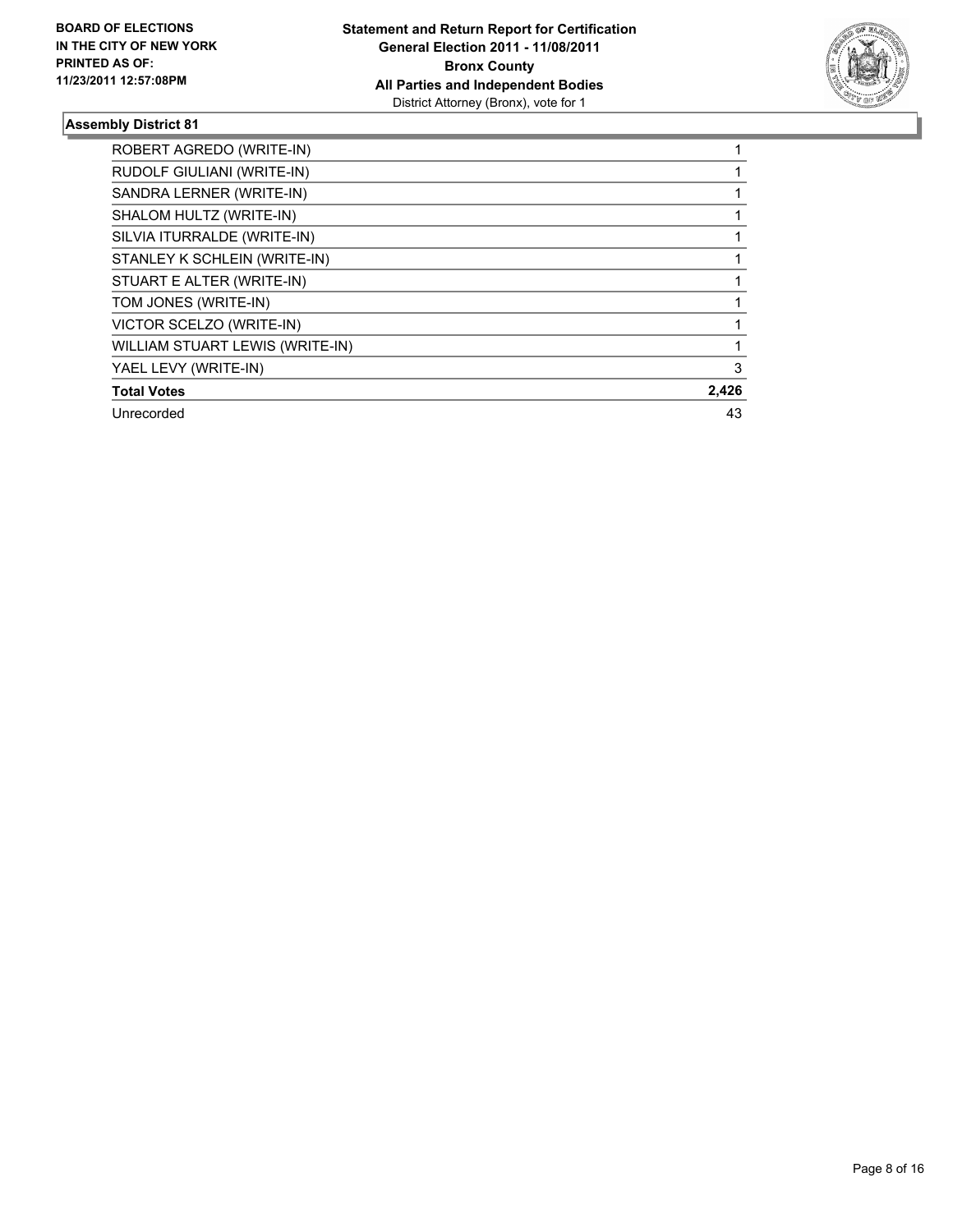

| <b>PUBLIC COUNTER</b>                                    | 2,620          |
|----------------------------------------------------------|----------------|
| <b>EMERGENCY</b>                                         | 0              |
| ABSENTEE/MILITARY                                        | 249            |
| <b>FEDERAL</b>                                           | 0              |
| SPECIAL PRESIDENTIAL                                     | 0              |
| AFFIDAVIT                                                | 12             |
| <b>Total Ballots</b>                                     | 2,881          |
| Less - Inapplicable Federal/Special Presidential Ballots | 0              |
| <b>Total Applicable Ballots</b>                          | 2,881          |
| ROBERT T JOHNSON (DEMOCRATIC)                            | 2,195          |
| ROBERT T JOHNSON (REPUBLICAN)                            | 420            |
| ROBERT T JOHNSON (CONSERVATIVE)                          | 176            |
| ANYONE BUT HIM (WRITE-IN)                                | 1              |
| B T CAT (WRITE-IN)                                       | 1              |
| BILL CLANDY (WRITE-IN)                                   | 1              |
| <b>BRANDIE FOX (WRITE-IN)</b>                            | 1              |
| DANIEL SHAKED (WRITE-IN)                                 | 1              |
| DEBORAH FISS ESQ (WRITE-IN)                              | 1              |
| FRANCIS J SEAHILL (WRITE-IN)                             | 1              |
| FRANK HOGAN (WRITE-IN)                                   | 1              |
| FRED RAMFTEL JR (WRITE-IN)                               | 1              |
| HOWARD LEVINE (WRITE-IN)                                 | 1              |
| IRA J STOLNICK (WRITE-IN)                                | 1              |
| J TAYLOR (WRITE-IN)                                      | 1              |
| JAMES VACCA (WRITE-IN)                                   | 1              |
| JAY SAVINO (WRITE-IN)                                    | 1              |
| JOHN DAMATO (WRITE-IN)                                   | 1              |
| JOHN GAETANI (WRITE-IN)                                  | 1              |
| JOHN H WILSON (WRITE-IN)                                 | 1              |
| JONES VACCA (WRITE-IN)                                   | 1              |
| JUAN CARLOS POLANCO (WRITE-IN)                           | 1              |
| LEONARD C SMITH (WRITE-IN)                               | 1              |
| LYNN STEWART (WRITE-IN)                                  | 1              |
| MARY F MURRAY (WRITE-IN)                                 | 1              |
| MURRAY RICHMAN (WRITE-IN)                                | 2              |
| MY DOG SHADOW (WRITE-IN)                                 | 1              |
| NADRA MCCLAIN (WRITE-IN)                                 | 1              |
| NICHOLAS NARVAEZ (WRITE-IN)                              | 2              |
| NO FIRST/LAST NAME (WRITE-IN)                            | 2              |
| NO NAME (WRITE-IN)                                       | 3              |
| NO ONE (WRITE-IN)                                        | 1              |
| PATRICK BUCHANAN (WRITE-IN)                              | 1              |
| PHIL FOGLIA (WRITE-IN)                                   | 1              |
| RALPH KRAMDEN (WRITE-IN)                                 | 1              |
| ROY SCHMAHL (WRITE-IN)                                   | 5              |
| RUDOLF GIULIANI (WRITE-IN)                               | $\overline{2}$ |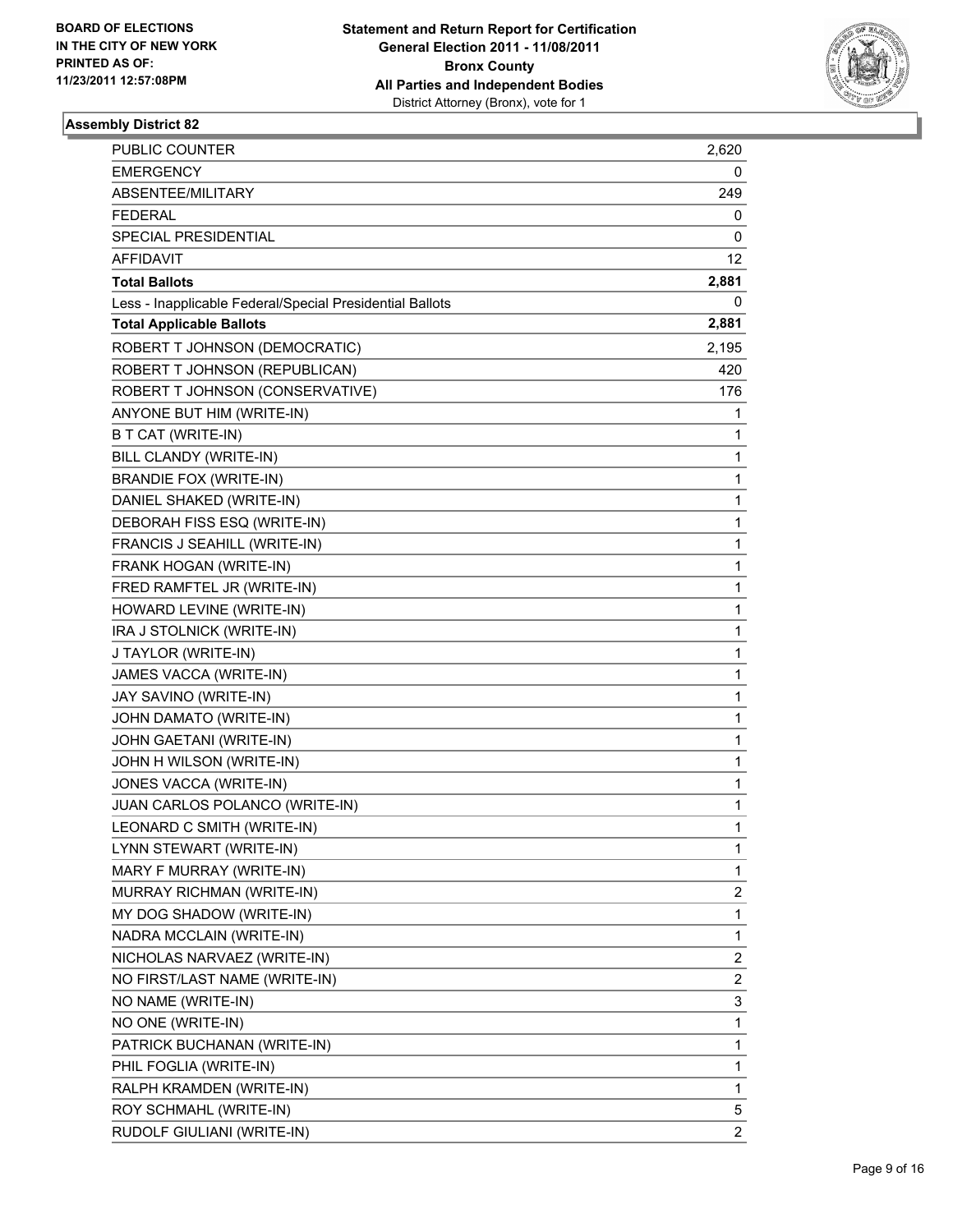

| SAND WSK (WRITE-IN)        |       |
|----------------------------|-------|
| STEPHAN KAUFMAN (WRITE-IN) |       |
| THOMAS ESTRAD (WRITE-IN)   |       |
| VICTOR TOSI (WRITE-IN)     |       |
| VINCENT PATTI (WRITE-IN)   | 2     |
| <b>Total Votes</b>         | 2,841 |
| Unrecorded                 | 40    |

| PUBLIC COUNTER                                           | 2,044 |
|----------------------------------------------------------|-------|
| <b>EMERGENCY</b>                                         | 1     |
| ABSENTEE/MILITARY                                        | 182   |
| <b>FEDERAL</b>                                           | 0     |
| <b>SPECIAL PRESIDENTIAL</b>                              | 0     |
| <b>AFFIDAVIT</b>                                         | 30    |
| <b>Total Ballots</b>                                     | 2,257 |
| Less - Inapplicable Federal/Special Presidential Ballots | 0     |
| <b>Total Applicable Ballots</b>                          | 2,257 |
| ROBERT T JOHNSON (DEMOCRATIC)                            | 2,081 |
| ROBERT T JOHNSON (REPUBLICAN)                            | 106   |
| ROBERT T JOHNSON (CONSERVATIVE)                          | 35    |
| JOSEPH ARANA JR (WRITE-IN)                               | 1     |
| MICHAEL FISHER (WRITE-IN)                                | 1     |
| NO FIRST/LAST NAME (WRITE-IN)                            | 1     |
| NO NAME (WRITE-IN)                                       | 5     |
| TOYIN AJASIN (WRITE-IN)                                  | 1     |
| <b>Total Votes</b>                                       | 2,231 |
| Unrecorded                                               | 26    |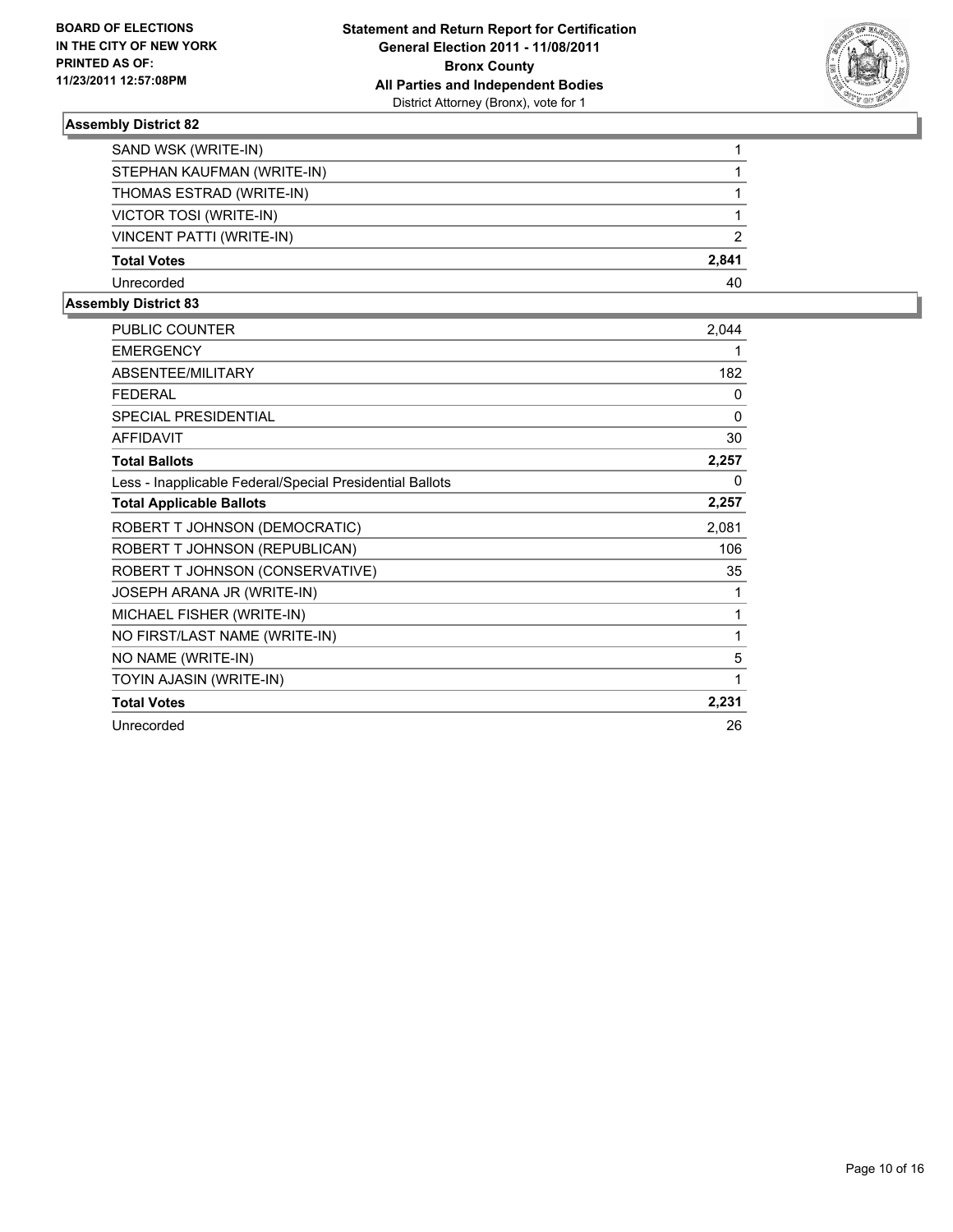

| <b>PUBLIC COUNTER</b>                                    | 2,028        |
|----------------------------------------------------------|--------------|
| <b>EMERGENCY</b>                                         | 2            |
| ABSENTEE/MILITARY                                        | 59           |
| <b>FEDERAL</b>                                           | $\mathbf{0}$ |
| <b>SPECIAL PRESIDENTIAL</b>                              | $\mathbf{0}$ |
| <b>AFFIDAVIT</b>                                         | 37           |
| <b>Total Ballots</b>                                     | 2,126        |
| Less - Inapplicable Federal/Special Presidential Ballots | 0            |
| <b>Total Applicable Ballots</b>                          | 2,126        |
| ROBERT T JOHNSON (DEMOCRATIC)                            | 1,969        |
| ROBERT T JOHNSON (REPUBLICAN)                            | 100          |
| ROBERT T JOHNSON (CONSERVATIVE)                          | 28           |
| A SMITA MOSELY (WRITE-IN)                                | 1            |
| ANY ONE ELSE (WRITE-IN)                                  | 1            |
| <b>BARACK OBAMA (WRITE-IN)</b>                           | 1            |
| COMM RAY KELLY (WRITE-IN)                                | 1            |
| JOHNSON ROBERTT (WRITE-IN)                               | 1            |
| LAVEN RAYSON (WRITE-IN)                                  | 1            |
| LOU P MITCHELL (WRITE-IN)                                | 1            |
| MARIO MOROLLA (WRITE-IN)                                 | 1            |
| NO FIRST/LAST NAME (WRITE-IN)                            | 1            |
| NO NAME (WRITE-IN)                                       | 3            |
| RAMON JIMENEZ (WRITE-IN)                                 | 1            |
| RAMONE JIMEREZ (WRITE-IN)                                | 1            |
| <b>Total Votes</b>                                       | 2,111        |
| Unrecorded                                               | 15           |
|                                                          |              |

| PUBLIC COUNTER                                           | 1,597        |
|----------------------------------------------------------|--------------|
| <b>EMERGENCY</b>                                         | 0            |
| ABSENTEE/MILITARY                                        | 82           |
| <b>FEDERAL</b>                                           | 0            |
| <b>SPECIAL PRESIDENTIAL</b>                              | $\mathbf{0}$ |
| <b>AFFIDAVIT</b>                                         | 15           |
| <b>Total Ballots</b>                                     | 1,694        |
| Less - Inapplicable Federal/Special Presidential Ballots | 0            |
| <b>Total Applicable Ballots</b>                          | 1,694        |
| ROBERT T JOHNSON (DEMOCRATIC)                            | 1,568        |
| ROBERT T JOHNSON (REPUBLICAN)                            | 89           |
| ROBERT T JOHNSON (CONSERVATIVE)                          | 11           |
| DANIEL GEORGE ZUGER (WRITE-IN)                           | 1            |
| JOHN H WILSON (WRITE-IN)                                 | 1            |
| LUIS DIAZ (WRITE-IN)                                     | 1            |
| NO NAME (WRITE-IN)                                       | 5            |
| <b>Total Votes</b>                                       | 1,676        |
| Unrecorded                                               | 18           |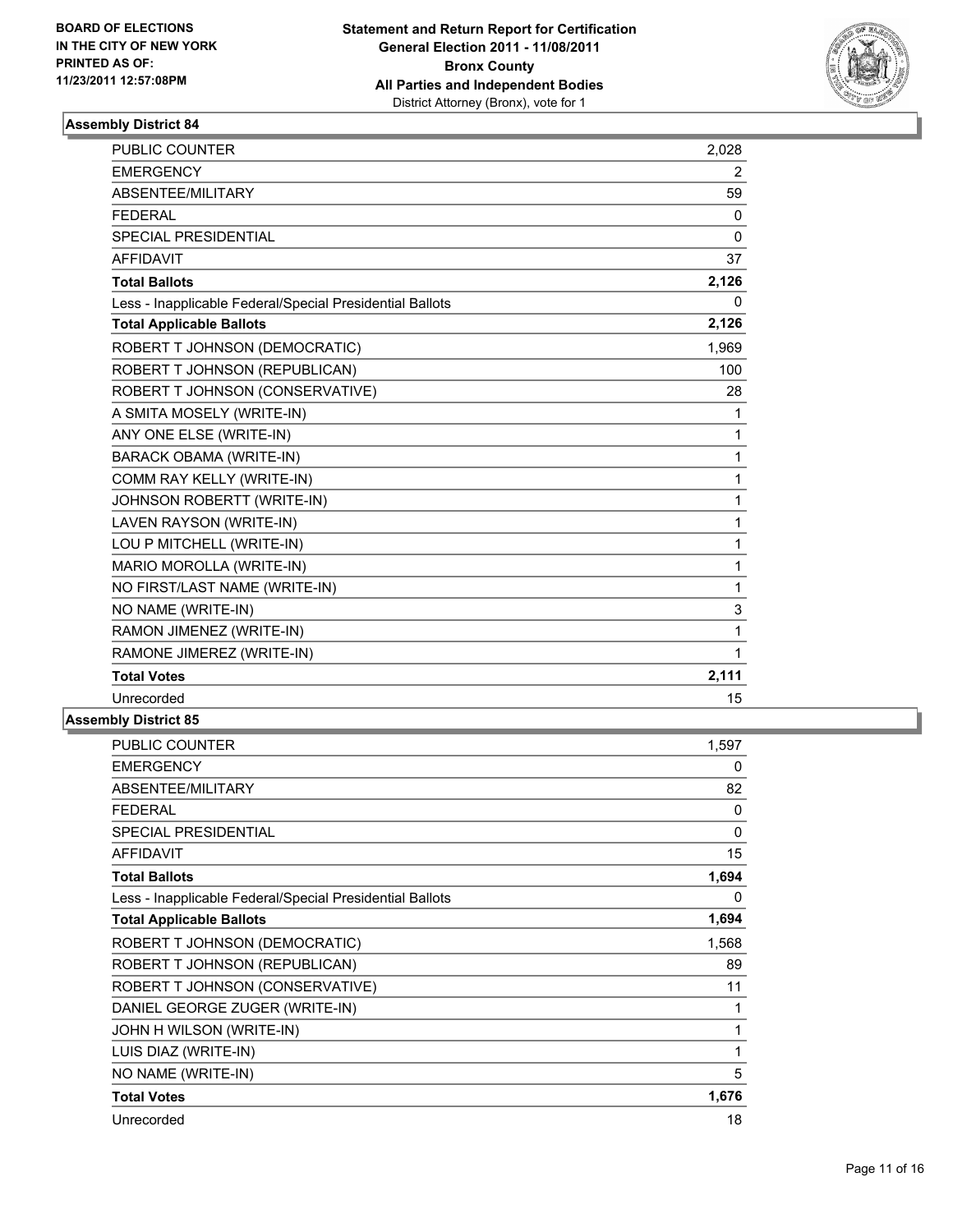

| PUBLIC COUNTER                                           | 1,246          |
|----------------------------------------------------------|----------------|
| <b>EMERGENCY</b>                                         | 0              |
| <b>ABSENTEE/MILITARY</b>                                 | 62             |
| <b>FEDERAL</b>                                           | 0              |
| <b>SPECIAL PRESIDENTIAL</b>                              | $\mathbf{0}$   |
| <b>AFFIDAVIT</b>                                         | 24             |
| <b>Total Ballots</b>                                     | 1,332          |
| Less - Inapplicable Federal/Special Presidential Ballots | 0              |
| <b>Total Applicable Ballots</b>                          | 1,332          |
| ROBERT T JOHNSON (DEMOCRATIC)                            | 1,225          |
| ROBERT T JOHNSON (REPUBLICAN)                            | 70             |
| ROBERT T JOHNSON (CONSERVATIVE)                          | 14             |
| DONALD DUCK (WRITE-IN)                                   | 1              |
| <b>JESUS CHRIST (WRITE-IN)</b>                           | 1              |
| <b>MAYOR DINKINS (WRITE-IN)</b>                          | 1              |
| NO NAME (WRITE-IN)                                       | $\overline{2}$ |
| ODALYS C ALONSO (WRITE-IN)                               | 2              |
| <b>Total Votes</b>                                       | 1,316          |
| Unrecorded                                               | 16             |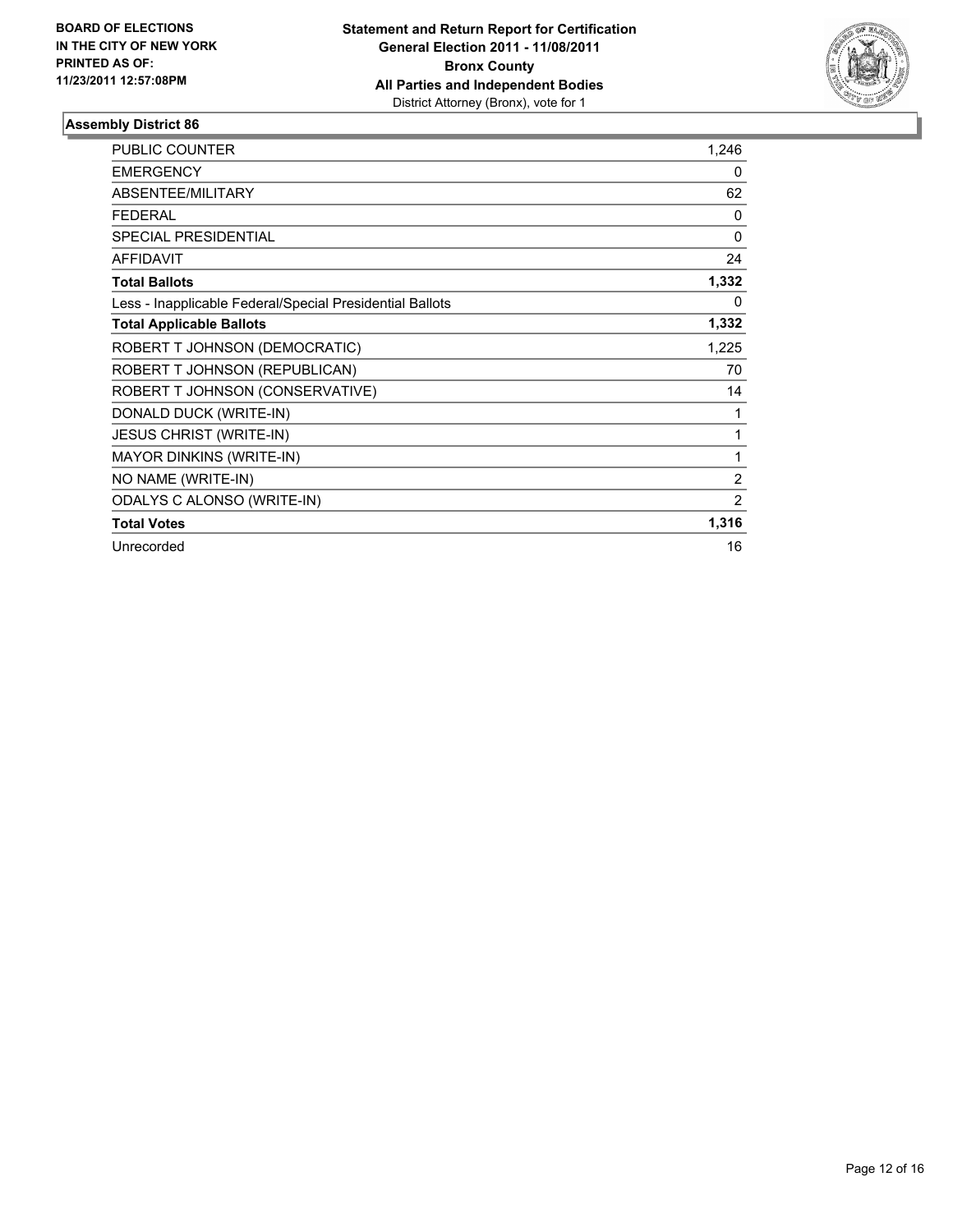

| <b>PUBLIC COUNTER</b>                                    | 20,816         |
|----------------------------------------------------------|----------------|
| <b>EMERGENCY</b>                                         | 3              |
| ABSENTEE/MILITARY                                        | 1,612          |
| <b>FEDERAL</b>                                           | 0              |
| SPECIAL PRESIDENTIAL                                     | 0              |
| AFFIDAVIT                                                | 307            |
| <b>Total Ballots</b>                                     | 22,738         |
| Less - Inapplicable Federal/Special Presidential Ballots | 0              |
| <b>Total Applicable Ballots</b>                          | 22,738         |
| ROBERT T JOHNSON (DEMOCRATIC)                            | 19,658         |
| ROBERT T JOHNSON (REPUBLICAN)                            | 1,880          |
| ROBERT T JOHNSON (CONSERVATIVE)                          | 682            |
| A SMITA MOSELY (WRITE-IN)                                | 1              |
| ABE KOCH (WRITE-IN)                                      | 1              |
| ADAM J RODRIGUEZ (WRITE-IN)                              | 1              |
| AL SHARPTON (WRITE-IN)                                   | 1              |
| ANN SHULER (WRITE-IN)                                    | 1              |
| ANOTHER CHOICE (WRITE-IN)                                | 1              |
| ANY ONE ELSE (WRITE-IN)                                  | 1              |
| ANYBODY ELSE (WRITE-IN)                                  | 1              |
| ANYBODY ELSE BUT HIM (WRITE-IN)                          | 1              |
| ANYONE BUT HIM (WRITE-IN)                                | 2              |
| ANYONE ELSE (WRITE-IN)                                   | 4              |
| AUBREY REASON (WRITE-IN)                                 | 1              |
| AVA MOHAMMED (WRITE-IN)                                  | 1              |
| B T CAT (WRITE-IN)                                       | 1              |
| BARACK OBAMA (WRITE-IN)                                  | $\overline{c}$ |
| BENJAMIN KRAMER (WRITE-IN)                               | 1              |
| BERNADETE BLOUNT (WRITE-IN)                              | 1              |
| <b>BERNIE MABOFF (WRITE-IN)</b>                          | 1              |
| BILL CLANDY (WRITE-IN)                                   | 1              |
| BONNIE MALDONADO (WRITE-IN)                              | 1              |
| <b>BRANDIE FOX (WRITE-IN)</b>                            | 1              |
| CARLOS GAVILA (WRITE-IN)                                 | 1              |
| CARVETLE MCCUTHEN (WRITE-IN)                             | 1              |
| CEASIA LARKINS (WRITE-IN)                                | 1              |
| CHERYL RENEE JOHNSON (WRITE-IN)                          | 1              |
| CHRISTOPHER W FORD (WRITE-IN)                            | 1              |
| COMM RAY KELLY (WRITE-IN)                                | 1              |
| DANIEL GEORGE ZUGER (WRITE-IN)                           | 1              |
| DANIEL SHAKED (WRITE-IN)                                 | 1              |
| DAVID COLBU (WRITE-IN)                                   | 1              |
| DAVID HAACK (WRITE-IN)                                   | 1              |
| DAVID LEAVITT (WRITE-IN)                                 | 1              |
| DEAN MANFARD (WRITE-IN)                                  | 1              |
| DEBORAH FISS ESQ (WRITE-IN)                              | 1              |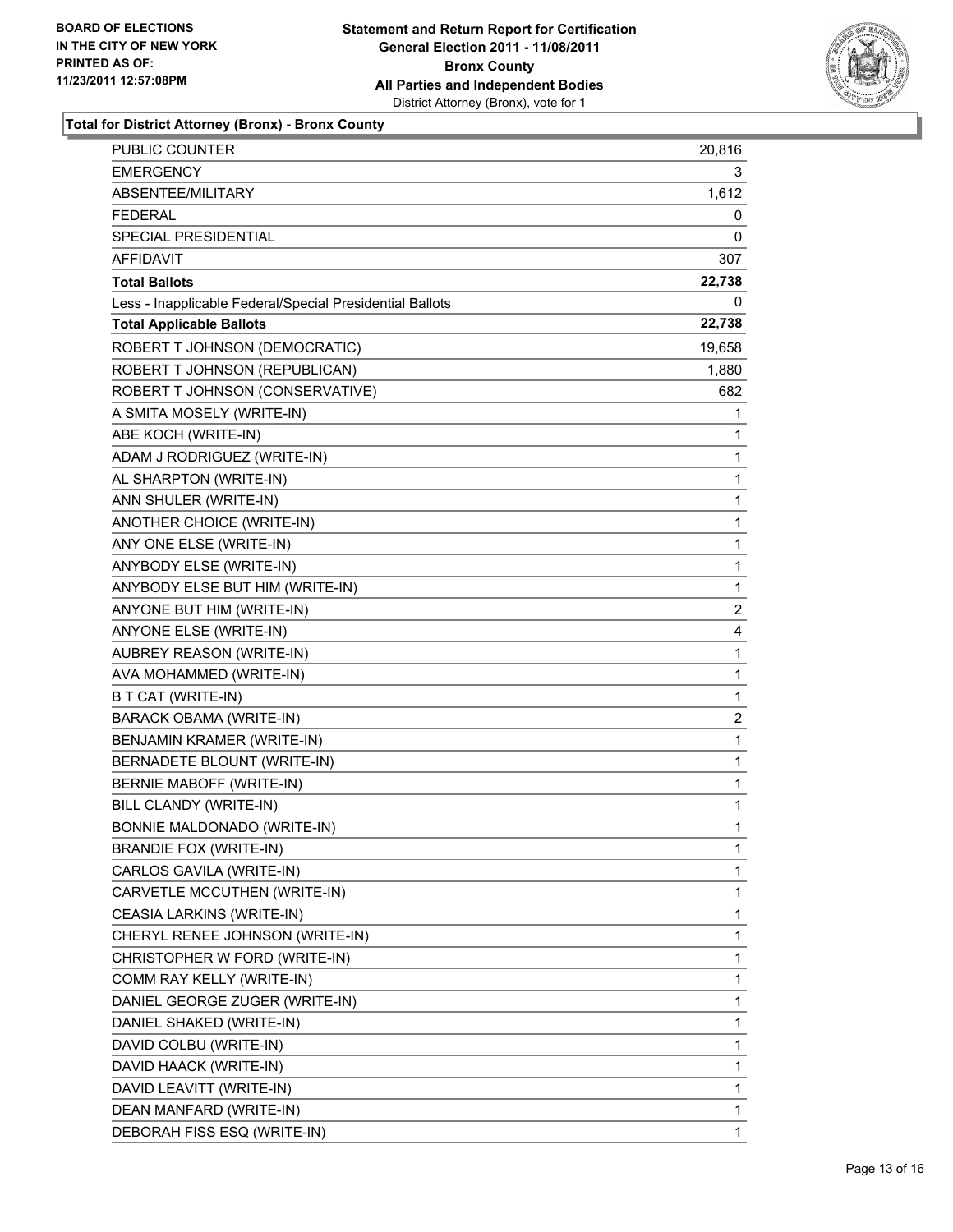

| DENNIS HANEY (WRITE-IN)           | 1              |
|-----------------------------------|----------------|
| DIANE P WILLIAMS (WRITE-IN)       | 1              |
| DONALD DUCK (WRITE-IN)            | $\overline{2}$ |
| DR MIKE WALTERS (WRITE-IN)        | 1              |
| EFRAIN ALVARADO (WRITE-IN)        | 1              |
| EUGENE A WHITE (WRITE-IN)         | 1              |
| EZRA ZELL (WRITE-IN)              | 1              |
| F**K JOHNSON (WRITE-IN)           | 1              |
| FERNANDO CABRERA (WRITE-IN)       | 1              |
| FERNANDO FERRER (WRITE-IN)        | 1              |
| FLOYD ABRAMS (WRITE-IN)           | 1              |
| FRANCIS J SEAHILL (WRITE-IN)      | 1              |
| FRANK HOGAN (WRITE-IN)            | 1              |
| FRED RAMFTEL JR (WRITE-IN)        | 1              |
| <b>GERALD MURPHY (WRITE-IN)</b>   | 1              |
| GREEN J (WRITE-IN)                | 1              |
| GUY FAWKAS (WRITE-IN)             | 1              |
| HEAVY D (WRITE-IN)                | 1              |
| HERMAN CAIN (WRITE-IN)            | 1              |
| HORTENSIA MENDEZ (WRITE-IN)       | 1              |
| HOWARD LEVINE (WRITE-IN)          | 1              |
| <b>IGGY POP (WRITE-IN)</b>        | 1              |
| IRA J STOLNICK (WRITE-IN)         | 1              |
| IRVING ROSEN (WRITE-IN)           | 1              |
| J SAVINO (WRITE-IN)               | $\mathbf{2}$   |
| J SMITH (WRITE-IN)                | 1              |
| J TAYLOR (WRITE-IN)               | 1              |
| JAMES VACCA (WRITE-IN)            | $\overline{2}$ |
| JAY SAVINO (WRITE-IN)             | $\overline{2}$ |
| JEFFREY GLUCKMAN (WRITE-IN)       | 1              |
| JEFFREY KLAPPER (WRITE-IN)        | 1              |
| JESUS CHRIST (WRITE-IN)           | 1              |
| JOANNE DOLAN (WRITE-IN)           | 1              |
| JOHN C MEL (WRITE-IN)             | 1              |
| JOHN DAMATO (WRITE-IN)            | 1              |
| JOHN GAETANI (WRITE-IN)           | 1              |
| JOHN H WILSON (WRITE-IN)          | 9              |
| JOHNSON ROBERTT (WRITE-IN)        | 1              |
| JONES VACCA (WRITE-IN)            | 1              |
| JOSE A ESQUEE (WRITE-IN)          | 1              |
| JOSEPH ARANA JR (WRITE-IN)        | 1              |
| JUAN A ROSA (WRITE-IN)            | 1              |
| JUAN A ROSS LL (WRITE-IN)         | 1              |
| JUAN CARLOS POLANCO (WRITE-IN)    | 1              |
| JUDGE DAREL CLARKE (WRITE-IN)     | 1              |
| JUDGE ELIZABETH TAYLOR (WRITE-IN) | 1              |
|                                   |                |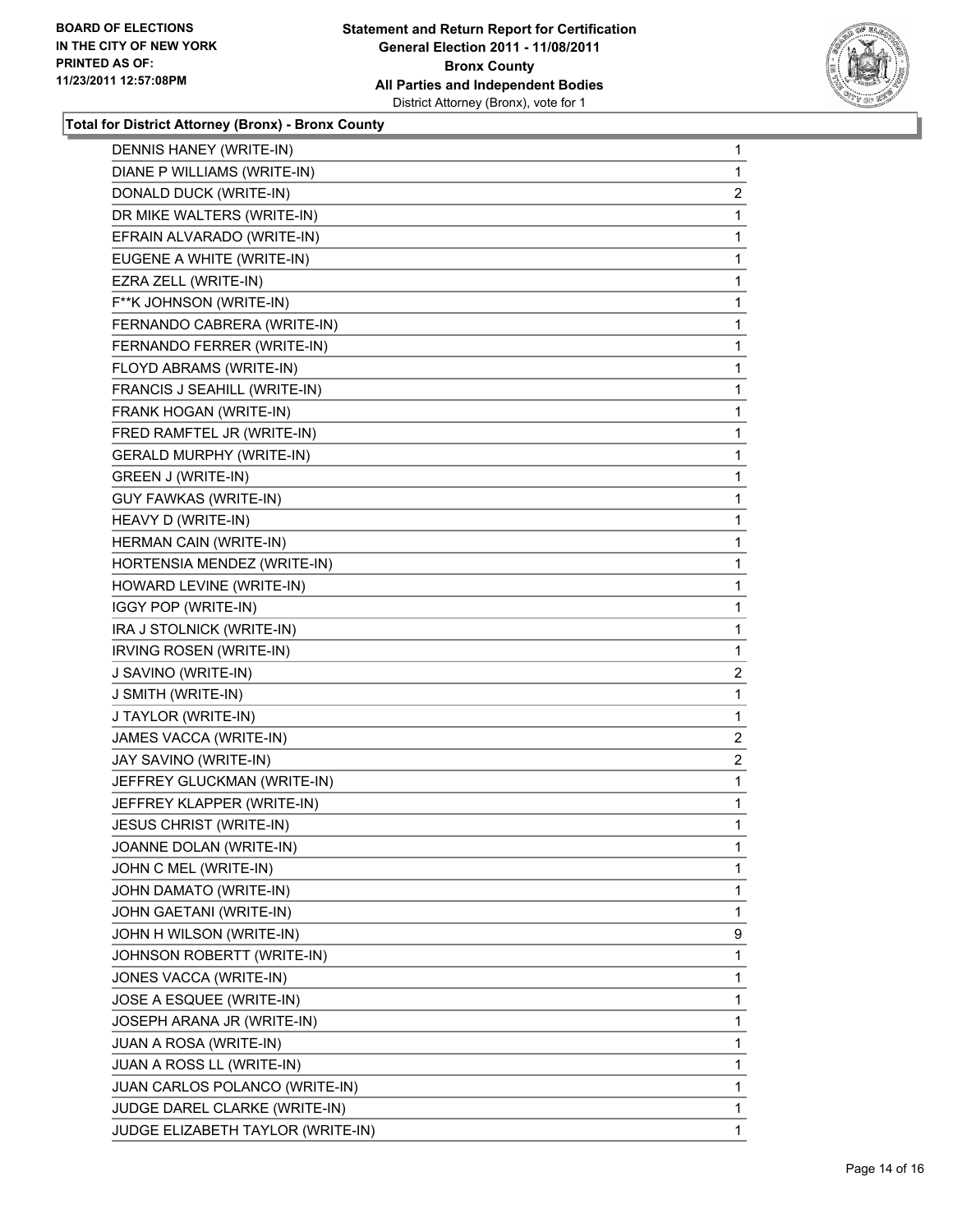

| JUDY SCHILEIN (WRITE-IN)      | 1              |
|-------------------------------|----------------|
| LAVEN RAYSON (WRITE-IN)       | 1              |
| LEONARD C SMITH (WRITE-IN)    | 1              |
| LOU P MITCHELL (WRITE-IN)     | 1              |
| LUIS DIAZ (WRITE-IN)          | 1              |
| LYNN STEWART (WRITE-IN)       | 1              |
| M M (WRITE-IN)                | 1              |
| MARIO MOROLLA (WRITE-IN)      | 1              |
| MARION CU-NE (WRITE-IN)       | 1              |
| MARK GROONS (WRITE-IN)        | 1              |
| MARK LAZARUS (WRITE-IN)       | 1              |
| MARY F MURRAY (WRITE-IN)      | 1              |
| MAUREEN DONOHUE (WRITE-IN)    | 1              |
| MAYOR DINKINS (WRITE-IN)      | 1              |
| MICHAEL FISHER (WRITE-IN)     | 1              |
| MICHAEL HELLER (WRITE-IN)     | 1              |
| MICKEY MOUSE (WRITE-IN)       | $\overline{2}$ |
| MRK LUTSKY (WRITE-IN)         | 1              |
| MURRAY RICHMAN (WRITE-IN)     | 4              |
| MY DOG SHADOW (WRITE-IN)      | 1              |
| NADIA VELASQUEZ (WRITE-IN)    | 1              |
| NADRA MCCLAIN (WRITE-IN)      | 1              |
| NATE STARRETT (WRITE-IN)      | $\overline{2}$ |
| NAVSI COA (WRITE-IN)          | 1              |
| NEIL GOLDSTEIN (WRITE-IN)     | 4              |
| NEIL GRIMALDI (WRITE-IN)      | 1              |
| NICHOLAS NARVAEZ (WRITE-IN)   | $\overline{2}$ |
| NO BARS (WRITE-IN)            | 1              |
| NO CONFIDENCE (WRITE-IN)      | 1              |
| NO FIRST/LAST NAME (WRITE-IN) | 10             |
| NO NAME (WRITE-IN)            | 34             |
| NO OF THE ABOVE (WRITE-IN)    | 1              |
| NO ONE (WRITE-IN)             | 1              |
| NONE OF THE ABOVE (WRITE-IN)  | 3              |
| ODALYS C ALONSO (WRITE-IN)    | $\overline{2}$ |
| PAT LYNCH (WRITE-IN)          | 1              |
| PATRICK BUCHANAN (WRITE-IN)   | 1              |
| PATRICK LYNCH (WRITE-IN)      | 1              |
| PAUL SHUMAN (WRITE-IN)        | 1              |
| PETER M MICHELLI (WRITE-IN)   | 1              |
| PHIL FOGLIA (WRITE-IN)        | 3              |
| PHIL V DONAHUE (WRITE-IN)     | 1              |
| PIERRE A SUSSMAN (WRITE-IN)   | 1              |
| RALPH KRAMDEN (WRITE-IN)      | 1              |
| RAMON JIMENEZ (WRITE-IN)      | $\overline{2}$ |
| RAMONE JIMEREZ (WRITE-IN)     | 1              |